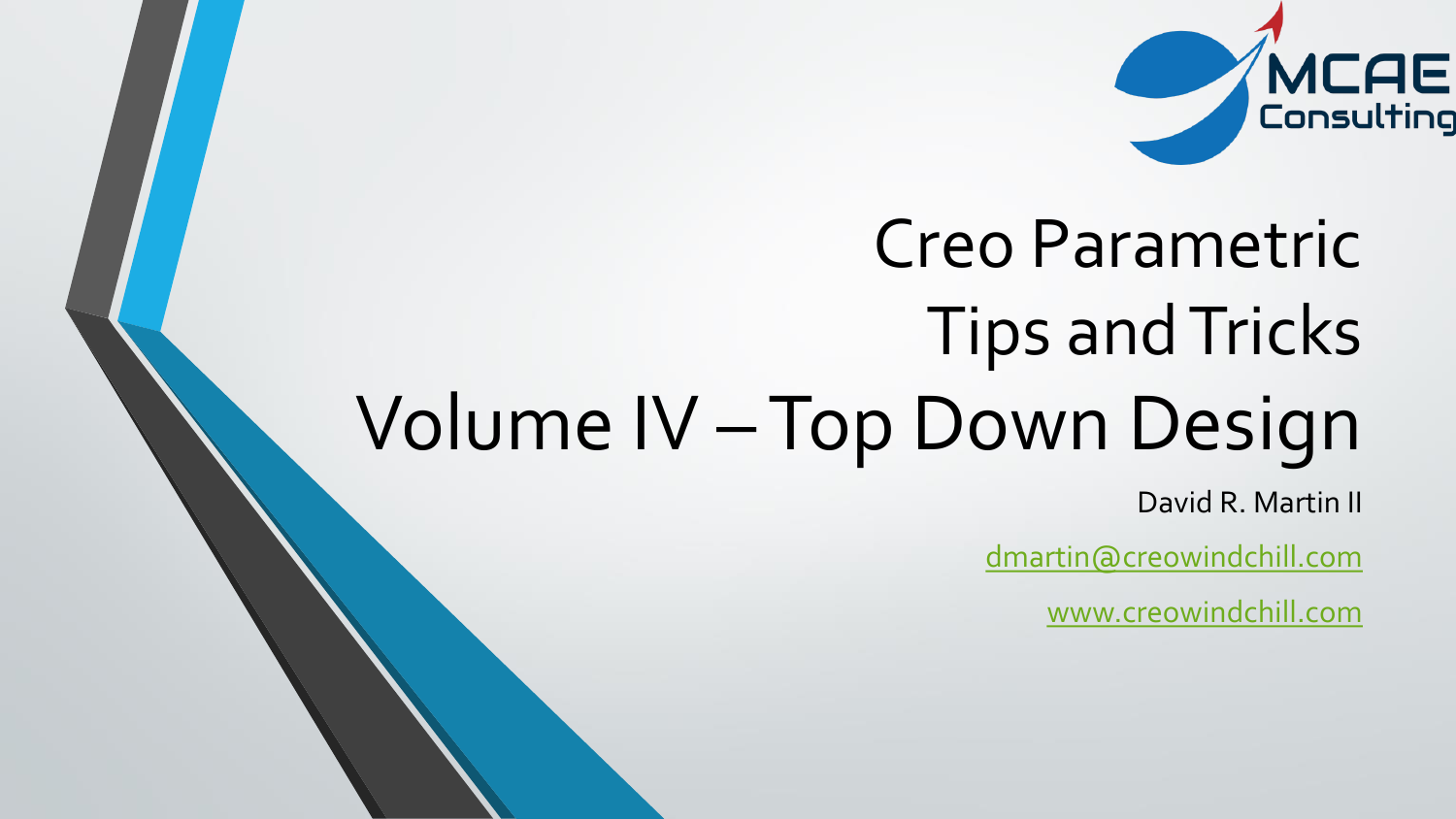# Sharing Dimensions in Data Sharing Features

- If Data Sharing Features like Copy Geometry, Shrinkwrap, Merge, and Inheritance bring geometry only, then the underlying dimensions cannot be shown on a 2D drawing for the target part.
- If the source model contains 3D Annotations, the Data Sharing feature can copy those too.
- Process:
	- In the source part, create 3D Annotations for the dimensions you want to transfer
	- If creating a Publish Geometry feature, use the **Edit** button to include selected 3D Annotations
	- If creating a Copy Geometry feature manually, click the References tab and use the Edit button to include 3D Annotations
- Then the 3D Annotations will be available to show either in the target part or a 2D production drawing

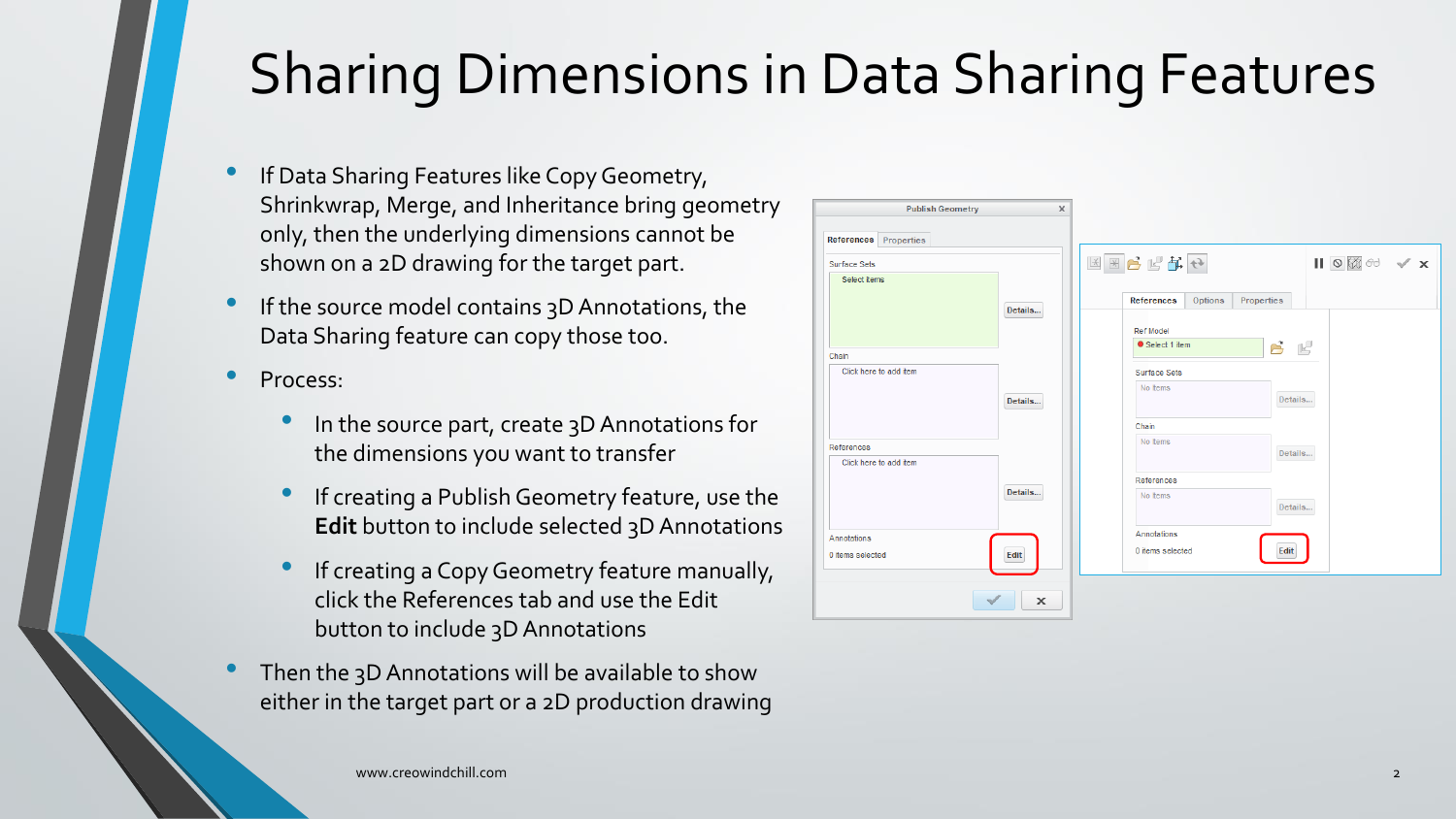# Using Copy Geometry with Patterns

- If the source model for a Copy Geometry feature contains a pattern, there's a trick to getting that geometry to be recognized as a pattern in the target part.
- Process: Create a Copy Geometry feature that contains references (surfaces or datums) that belong to a pattern in the source model.
- In the target part, either:
	- Create a new feature that references the copied geometry and reference pattern the new feature; or,
	- Reference pattern the Copy Geometry feature.
- Also works for Patterns created via Pattern Recognition in FMX – convenient for imported geometry.



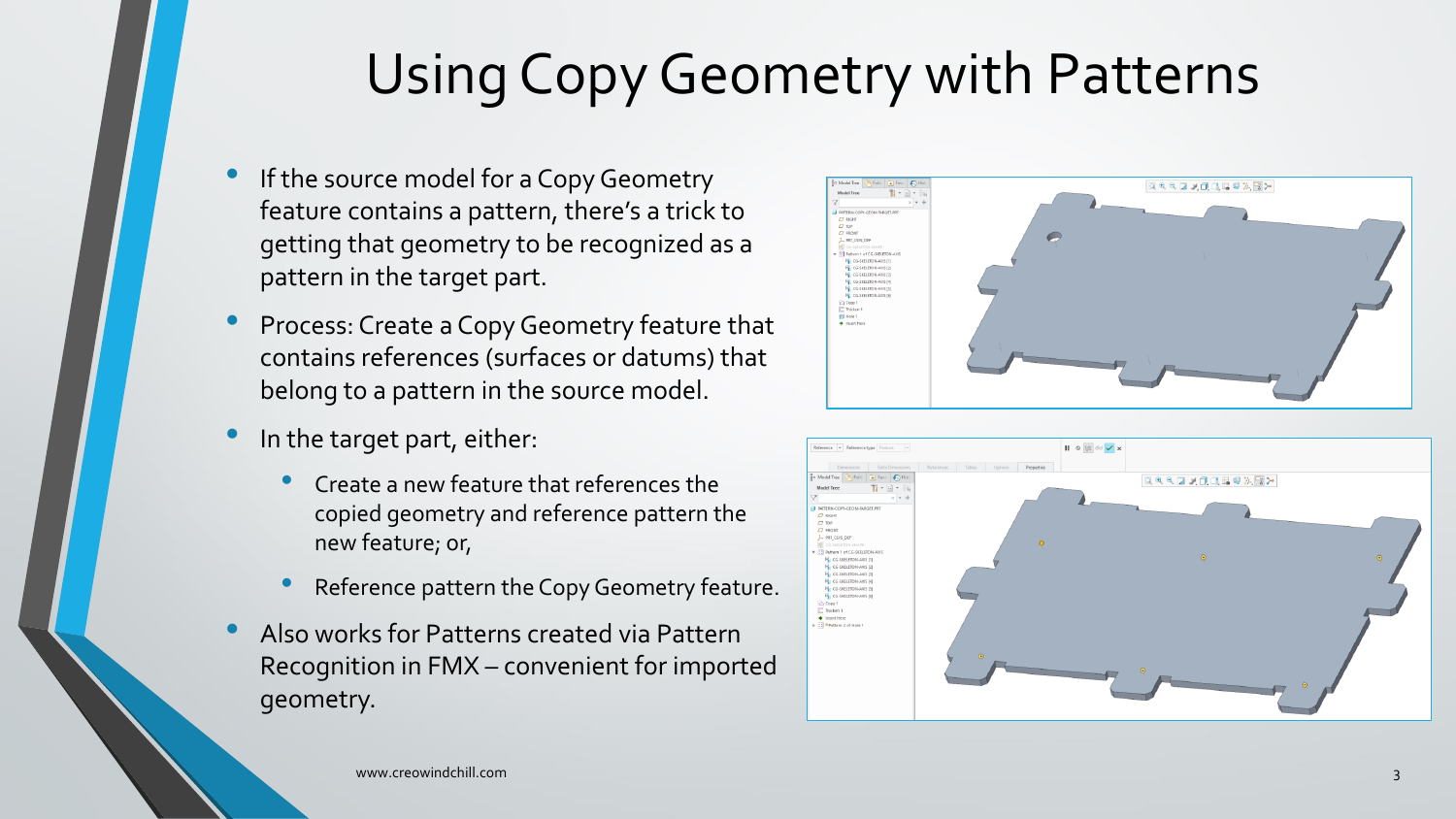# Shrinkwrap with Manual Collection

- Copy Geometry features can reference a single part model only.
- Shrinkwrap features can reference an entire assembly.
- The Manual Collection options allows you to select surfaces and datums from multiple components – which makes it like a Copy Geometry feature for multiple parts.
- This technique is especially useful for Routed Systems like cable harnesses and piping.

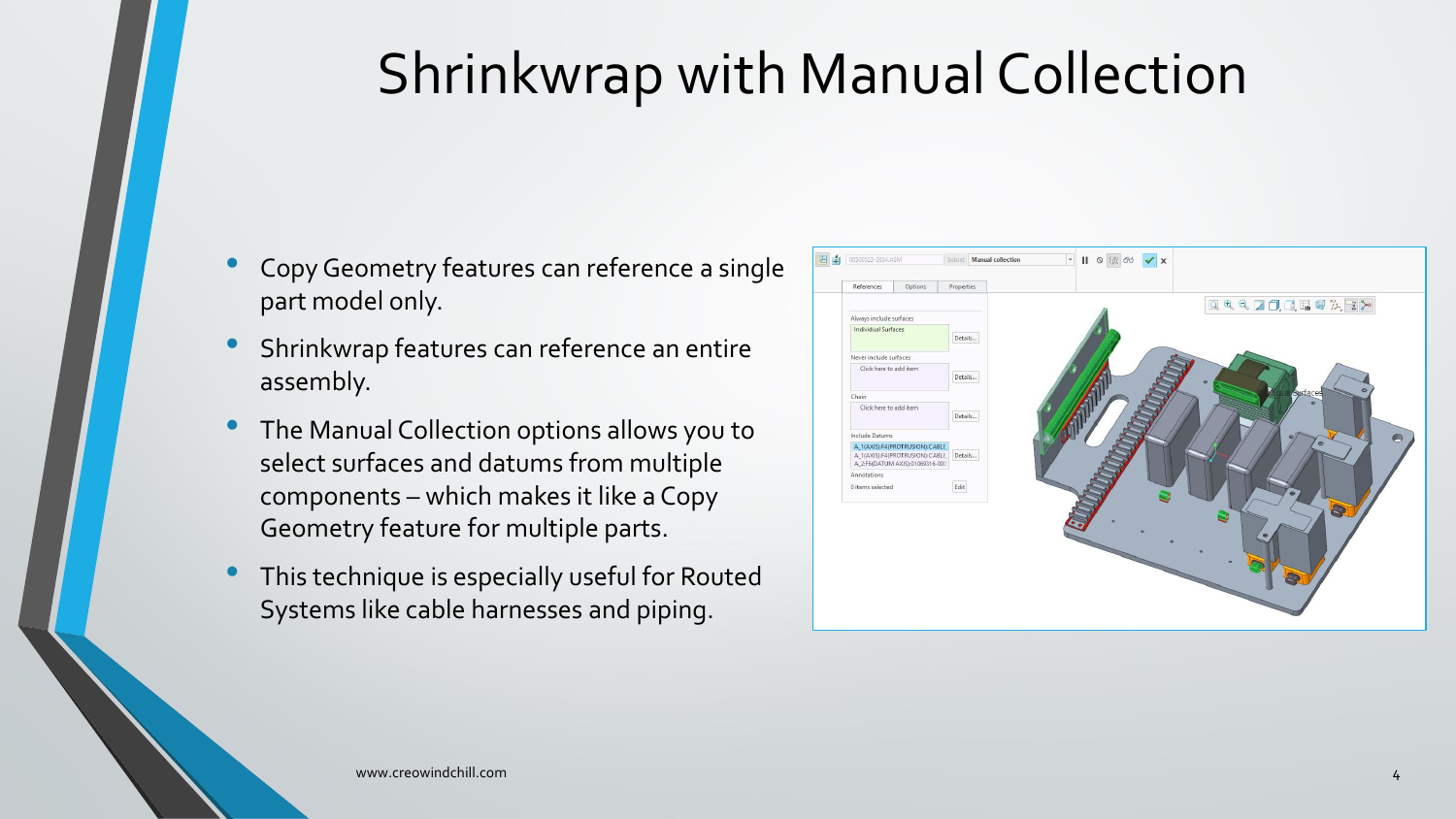### Notebook Table of Dimensions and Parameters

- In a Notebook, you define dimensions and parameters to control multiple components in the assembly
- You can create <sup>a</sup> table with <sup>a</sup> Repeat Region that reports the dimensions and parameters automatically
- Process: start with <sup>a</sup> <sup>2</sup> <sup>x</sup> <sup>2</sup> table
	- Enter header information in top row
	- Define <sup>a</sup> simple Repeat Region in bottom row
	- Bottom left: double click and enter lay.param.name
	- Bottom right: double click and enter lay.param.value
- Values can be changed directly in the table



| PARAMETER     | VALUE           |  | PARAMETER               | VALUE   |
|---------------|-----------------|--|-------------------------|---------|
| ay.param.name | lay.param.walue |  | FINAL_GEAR_DIA_IN       | 30.000  |
|               |                 |  | GEARBOX_LENGTH          | 100.000 |
|               |                 |  | GEAR_RATIO_I            | 0.250   |
|               |                 |  | GEAR RATIO <sub>2</sub> | 0.333   |
|               |                 |  | PRIMARY_GEAR_DIA_OUT    | 12.000  |
|               |                 |  | REDUCTION_GEAR_DIA_IN   | 48.000  |
|               |                 |  | REDUCTION_GEAR_DIA_OUT  | 10.000  |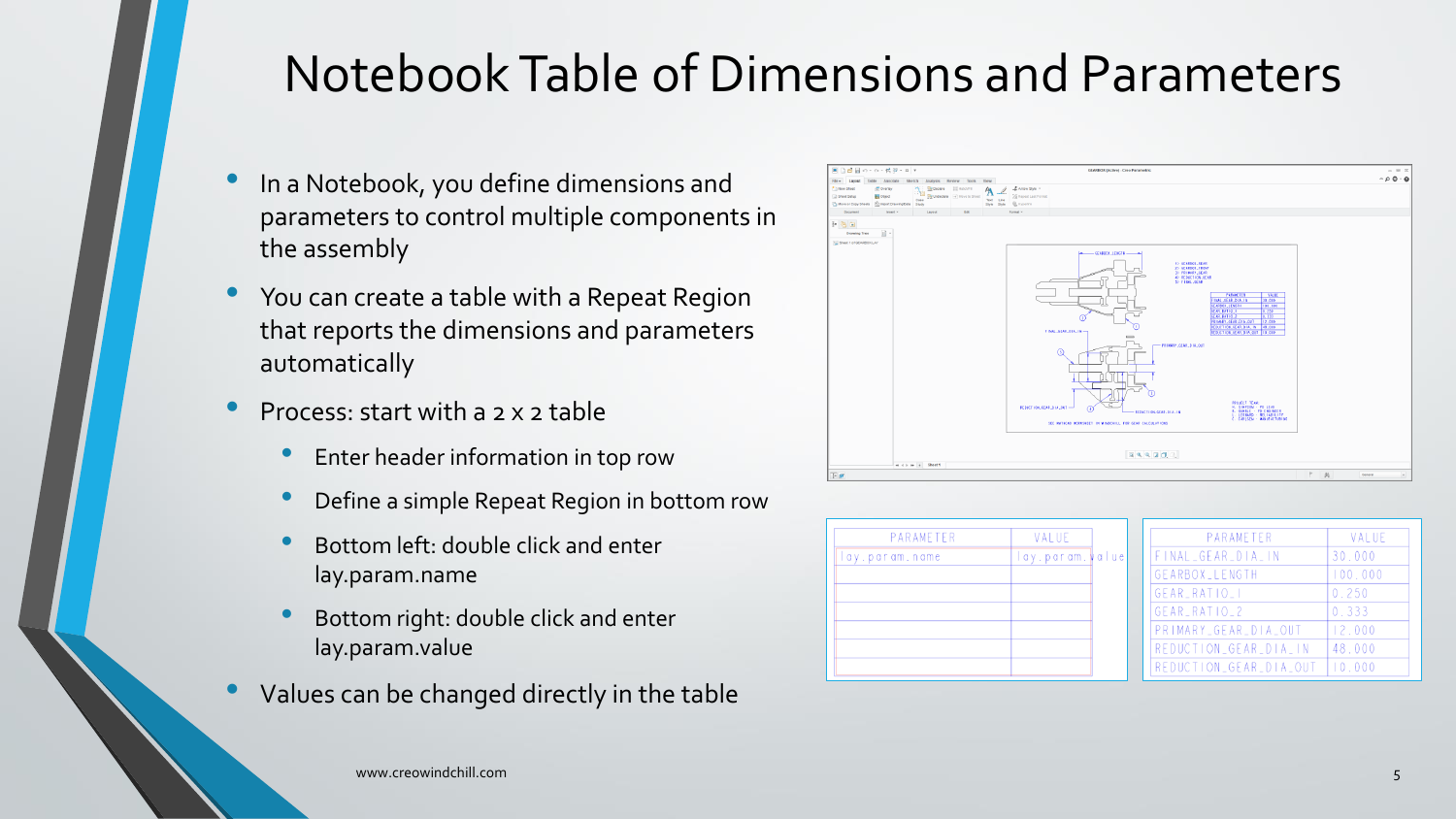# Sheetmetal Offset Command

- Convenient technique when using Top Down Design with Sheetmetal assemblies.
- Create necessary reference geometry in the Skeleton.
- Use a Copy Geometry feature to share it with target Sheetmetal part.
- Use the **Offset** command in Sheetmetal mode (different from Part mode Offset command) to create solid geometry.
	- Specify thickness
	- Use offset distance  $= 0.0$
- Can add bends to sharp edges from **Options** tab.



Offset

www.creowindchill.com 6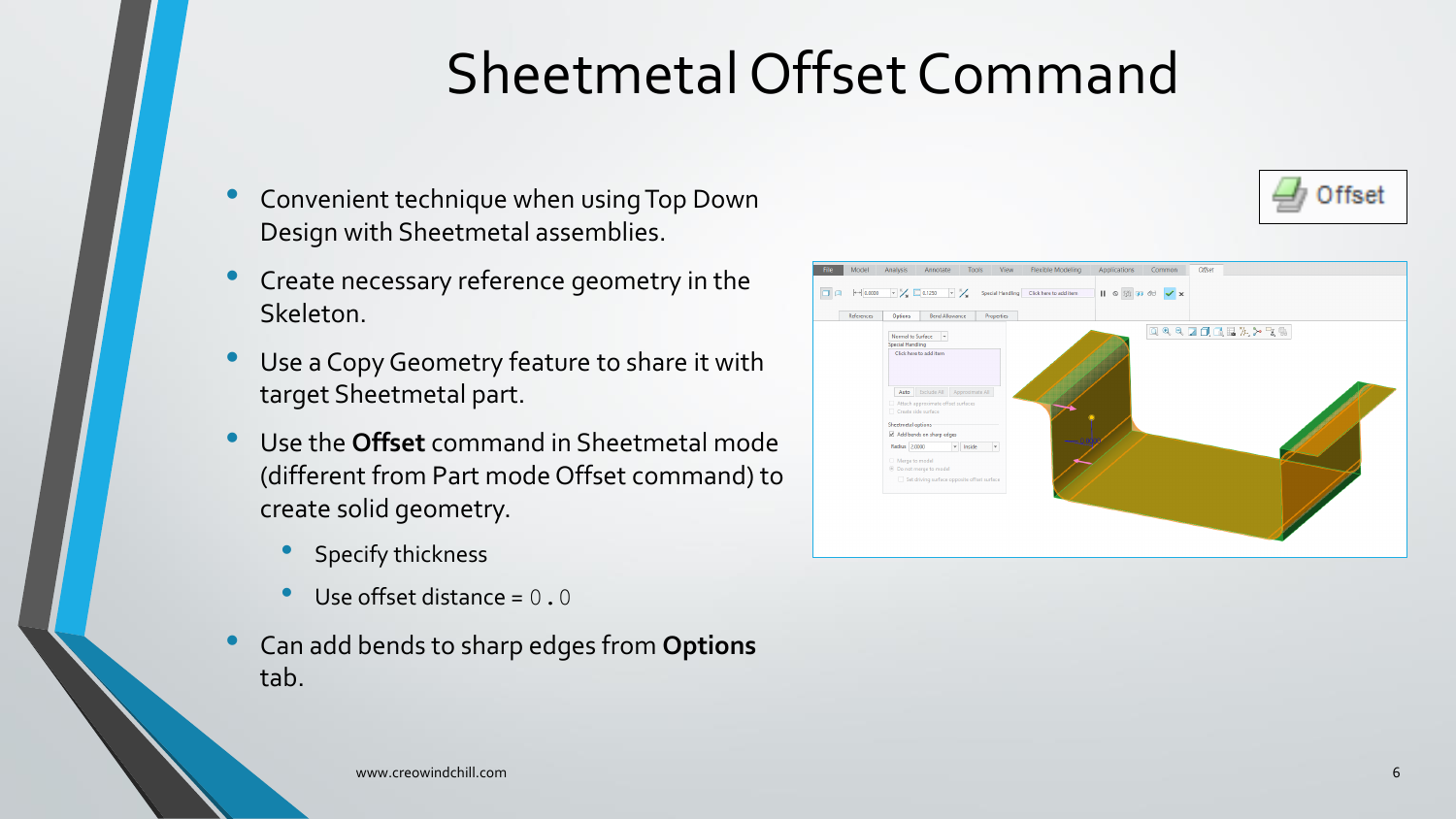### Convert Standard Part into Skeleton

To convert a standard part model into a Skeleton, perform the following steps:

- **1.** Add the part to the assembly with the Default constraint using the **Assemble** command from the Component group.
- 2. Drag the part to the top of the Model Tree above the default datum planes. You might not be able to drag it above the first default datum plane. If so, simply drag the first default datum plane below the part.
- 3. Right click on the part and select **Replace**
- 4. In the Replace dialog box, select the radio button for **By Copy**.
- 5. Check the box for **Copy as skeleton**.
- 6. Edit the name for the Skeleton in the Name field.
- 7. Click **OK**.

| Select Current Component(s)<br>ADV-TRACKED-VEHICLE.PRT                                                                                                                                                                   | Select New Component<br><b>Last Used</b><br>Components with existing pairing tables only<br>No Items             |
|--------------------------------------------------------------------------------------------------------------------------------------------------------------------------------------------------------------------------|------------------------------------------------------------------------------------------------------------------|
| Remember These Components<br>M<br><b>Replace By</b><br>Family Table<br>Interchange<br>Module or Module Variant<br>Reference Model<br>Notebook<br>By Copy<br><b>Unrelated Component</b><br><b>Edit Ref Table</b><br>Clear | <b>Select All Automatic</b><br>Create New Component<br>New Copy<br>Name:<br>ADV-VEHICLE_SKEL<br>Copy as skeleton |

#### www.creowindchill.com *Bonus topic; this appeared in Tips and Tricks Volume I* <sup>7</sup>